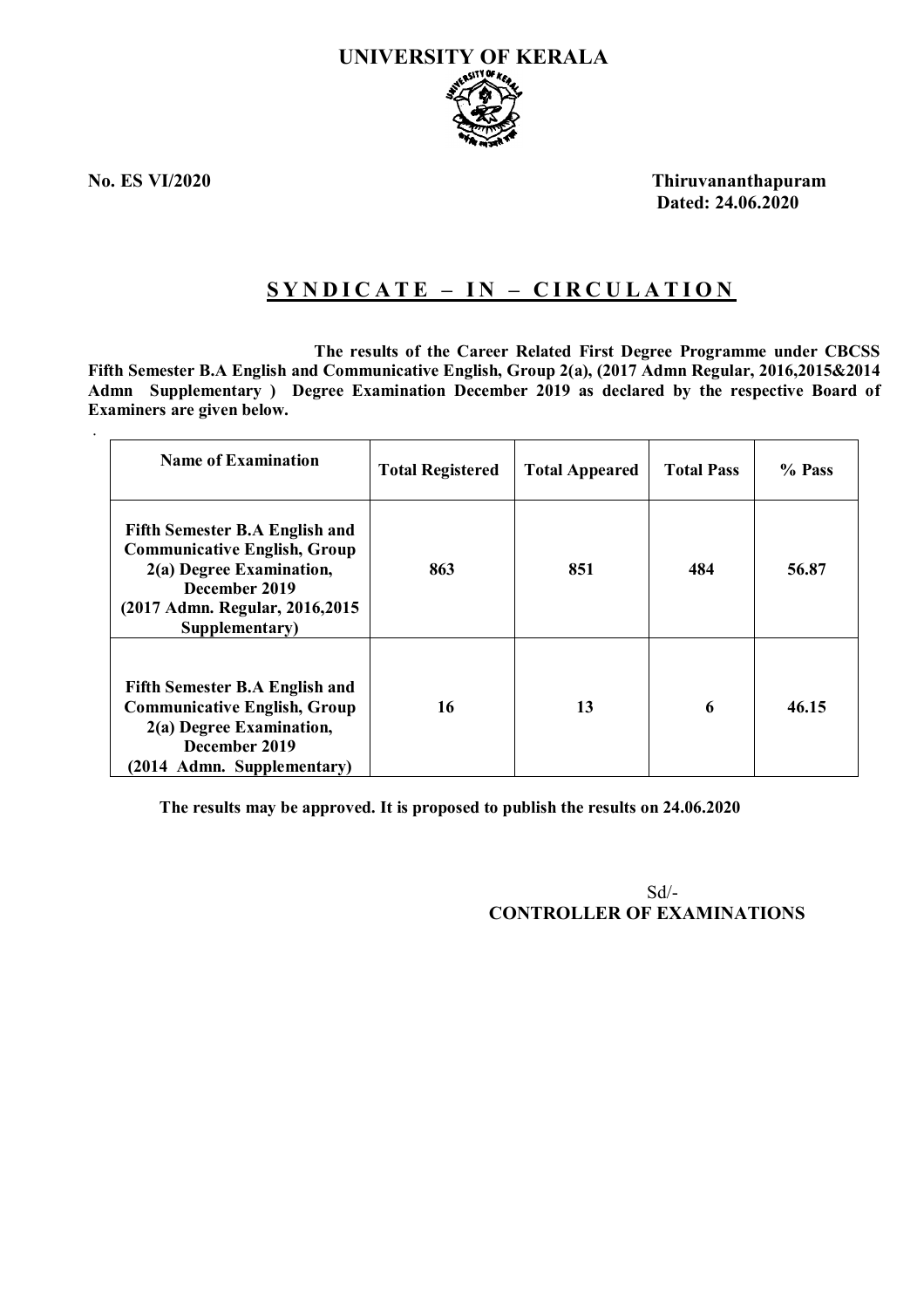**Not to be published before 24.06.2020**

**No. ES VI/2020**



- **1. The following is the provisional list of Register Numbers of the successful candidates of the Career Related First Degree Programme Under CBCSS Fifth Semester B.A English and Communicative English (2017 Admn Regular, 2016,2015 & 2014 Admn Supplementary) Degree Examination, December 2019.**
- **2. For the successful completion of a semester, a student of 2014 Admn has to score a minimum SCPA of 4.00(E grade). A minimum of 40% marks (E Grade) is required for passing a course with a separate minimum of 40% (E Grade) for Continuous Evaluation and End Semester Evaluation.**
- **3. From 2015 Admission onwards, a student has to score a minimum 35% marks each for ESE & CE for a course pass. However, 40% in aggregate (CE+ESE) is required for a semester pass.**
- **4. The last date for applying revaluation and scrutiny is 06.07.2020. Candidates should make use of draft mark list available in the University website for applying for revaluation. Application for revaluation and scrutiny should be submitted through ONLINE only**

Sd/-

**CONTROLLER OF EXAMINATIONS**

**University Buildings, Thiruvananthapuram Dated: 26.06.2020**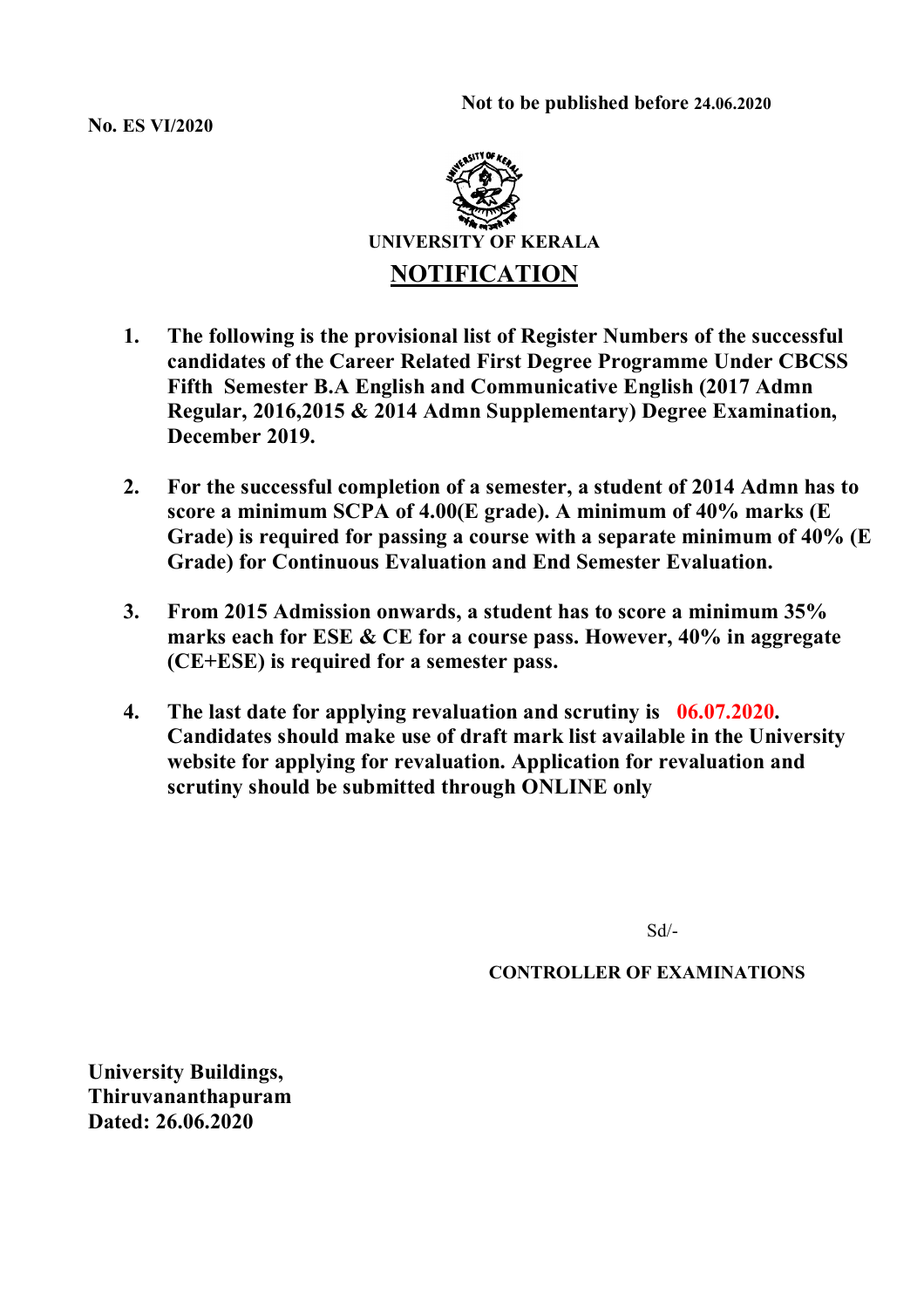## **All Saint's College, Chakai, Thiruvananthapuram**

### **B.A. - English And Communicative English(133)**

| All Pass (Semester scores given in brackets)      |             |             |             |             |
|---------------------------------------------------|-------------|-------------|-------------|-------------|
| 17100001(6.40 C)                                  | 004(5.08 D) | 006(7.11 B) | 007(5.84 D) | 009(5.50 D) |
| 013(6.88 C)                                       | 014(6.26)   | 015(5.93 D) | 016(5.54 D) | 017(5.96 D) |
| 018(7.30 B)                                       | 019(6.47 C) | 020(6.63 C) | 021(5.66 D) | 023(4.72 E) |
| $024(4.52 \text{ E})$                             | 025(6.29 C) | 026(6.98 C) | 027(5.27 D) | 028(7.66 B) |
| 029(5.92 D)                                       | 030(6.31 C) | 031(5.41 D) | 033(6.78 C) | 034(6.49 C) |
| 035(5.36 D)                                       | 037(5.93 D) | 038(4.94 E) | 040(7.21 B) | 041(6.30 C) |
| 043(6.01 C)                                       | 045(5.29 D) |             |             |             |
| Passed in Parts (Subject codes given in brackets) |             |             |             |             |
| 17100002(124567)                                  | 003(34567)  | 010(24567)  | 011(267)    | 022(457)    |
| 032(1256)                                         | 044(234567) | 16100006(1) | 011(5)      | 15100005(6) |
|                                                   |             |             |             |             |

**College Code : 113**

### **Iqbal College, Peringamala, Thiruvananthapuram**

### **B.A. - English And Communicative English(133)**

| All Pass (Semester scores given in brackets)      |             |                  |             |                  |
|---------------------------------------------------|-------------|------------------|-------------|------------------|
| 17113003(5.96 D)                                  | 004(7.36 B) | 006(6.38 C)      | 007(6.44 C) | 010(6.16 C)      |
| 011(5.40 D)                                       | 012(6.82 C) | 013(5.18 D)      | 014(5.22 D) | 016(6.42 C)      |
| 019(6.94 C)                                       | 020(6.78 C) | 022(5.76 D)      | 024(7.15 B) | 025(6.13 C)      |
| 026(7.12 B)                                       | 027(6.56 C) | 029(6.60 C)      | 030(5.94 D) | 031(6.13 C)      |
| $032(6.21)$ C)                                    | 035(6.74 C) | 046(7.05 B)      | 047(5.01 D) | 16113001(4.43 E) |
| $005(4.27)$ E)                                    | 008(4.71 E) | 016(4.98 E)      | 043(5.52 D) | 044(4.03 E)      |
| 15113018(5.59 D)                                  | 022(5.02 D) | 14113010(5.26 D) |             |                  |
| Passed in Parts (Subject codes given in brackets) |             |                  |             |                  |
| 17113001(234567)                                  | 002(234567) | 005(4)           | 009(467)    | 015(24567)       |
| 018(123567)                                       | 021(2)      | 023(23457)       | 034(23467)  | 036(4567)        |
| 037(47)                                           | 038(12347)  | 039(4)           | 041(234567) | 042(234567)      |
| 043(24567)                                        | 045(23467)  | 16113007(25)     | 010(4567)   | 020(56)          |
| 021(5)                                            | 024(26)     | 15113014(256)    |             |                  |
|                                                   |             |                  |             |                  |

**College Code : 114**

# **Kunjukrishna Nadar Memorial Govt. Arts & Science College, Kanjiramkulam, Thiruvananthapuram**

| All Pass (Semester scores given in brackets)      |                |             |                  |             |
|---------------------------------------------------|----------------|-------------|------------------|-------------|
| 17114002(6.22 C)                                  | 003(7.11 B)    | 005(6.35 C) | 007(5.96 D)      | 008(5.61 D) |
| 009(5.48 D)                                       | $011(6.31)$ C) | 013(6.25)   | 014(6.29 C)      | 017(5.60 D) |
| 018(7.06 B)                                       | 020(4.60)      | 022(6.94 C) | 023(5.48 D)      | 024(5.61 D) |
| 025(6.92 C)                                       | 029(6.19 C)    | 030(6.39 C) | 14114017(4.86 E) |             |
| Passed in Parts (Subject codes given in brackets) |                |             |                  |             |
| 17114001(67)                                      | 004(7)         | 006(12367)  | 010(346)         | 012(34567)  |
| 016(23467)                                        | 019(123467)    | 027(123467) | 028(123467)      | 031(1346)   |
| 032(4)                                            |                |             |                  |             |
|                                                   |                |             |                  |             |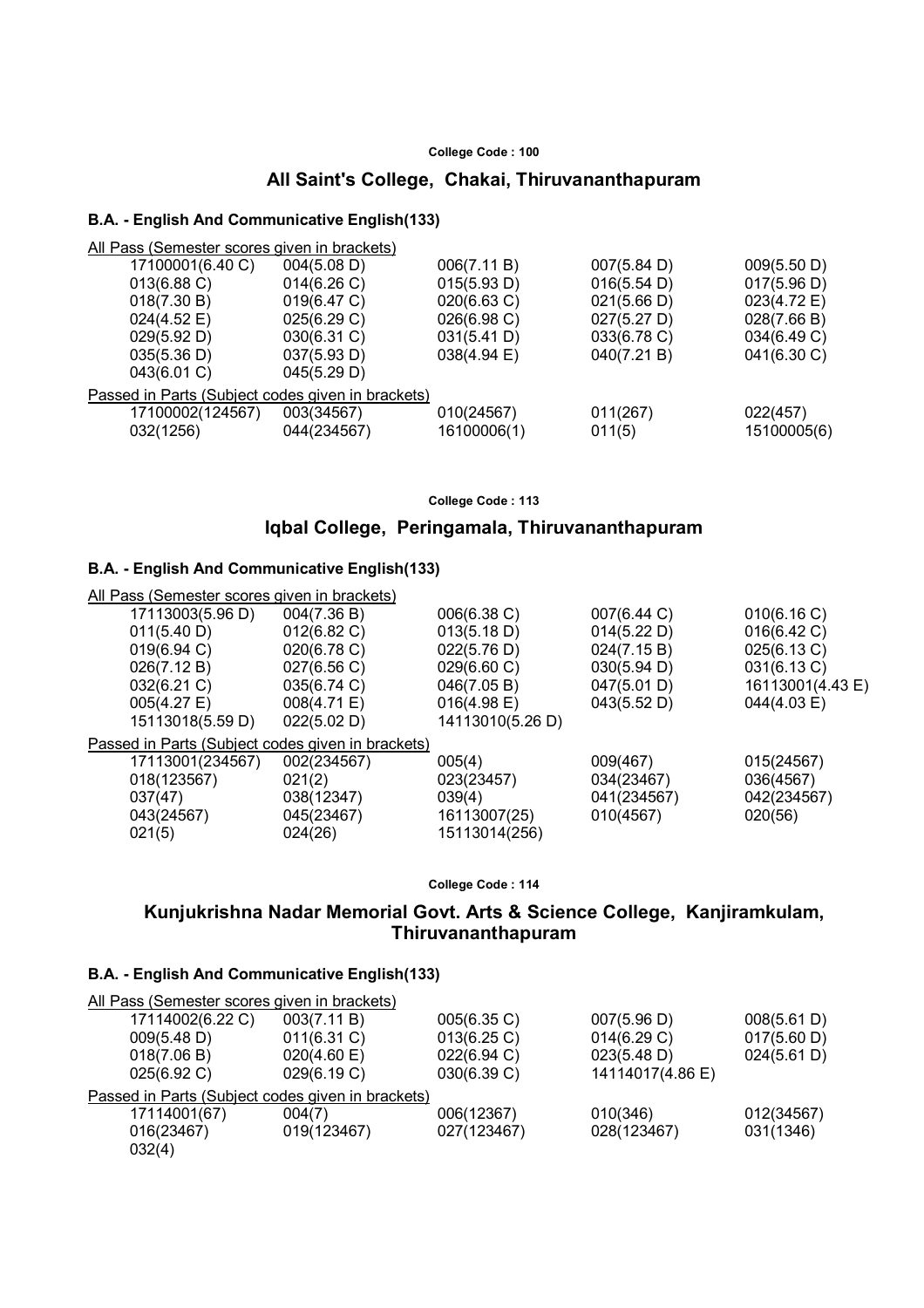# **Sanatana Dharma College, Sanathanapuram, Alappuzha**

### **B.A. - English And Communicative English(133)**

| All Pass (Semester scores given in brackets)      |                |                  |               |                |
|---------------------------------------------------|----------------|------------------|---------------|----------------|
| 17125003(6.38 C)                                  | 005(5.97 D)    | 007(6.36 C)      | 008(5.83 D)   | $014(6.32)$ C) |
| 020(5.58 D)                                       | 023(6.10 C)    | 027(7.26 B)      | 030(6.16 C)   | 031(5.69 D)    |
| 036(7.42 B)                                       | $038(6.73)$ C) | 16125008(5.28 D) | 010(5.23 D)   | 024(4.72 E)    |
| 15125016(4.76 E)                                  |                |                  |               |                |
| Passed in Parts (Subject codes given in brackets) |                |                  |               |                |
| 17125002(34)                                      | 004(347)       | 006(123)         | 009(23467)    | 011(4)         |
| 015(123467)                                       | 016(4)         | 017(4567)        | 018(34)       | 019(123457)    |
| 021(234567)                                       | 025(4)         | 026(12457)       | 028(4)        | 029(147)       |
| 033(4)                                            | 035(34)        | 037(234567)      | 16125031(267) | 15125023(2)    |
|                                                   |                |                  |               |                |

**College Code : 126**

# **St. Gregorios College, Kottarakara, Kollam**

### **B.A. - English And Communicative English(133)**

All Pass (Semester scores given in brackets)

| 17126001(4.72 E)                                  | $003(4.48 \text{ E})$ | 004(6.92 C)      | 005(6.34 C) | 006(6.58 C)    |
|---------------------------------------------------|-----------------------|------------------|-------------|----------------|
| 007(6.07 C)                                       | $011(6.58)$ C)        | $012(6.22)$ C)   | 013(6.54)   | $014(6.63)$ C) |
| 016(5.87 D)                                       | $017(6.32)$ C)        | 020(5.39 D)      | 022(7.29 B) | 026(6.66 C)    |
| 027(5.95 D)                                       | 028(6.42 C)           | 029(6.13 C)      | 030(4.79 E) | 032(5.95 D)    |
| 033(6.17 C)                                       | $034(6.90 \text{ C})$ | 035(5.31 D)      | 036(6.05)   | 037(5.40 D)    |
| 038(5.28 D)                                       | 039(5.89 D)           | 16126018(5.25 D) |             |                |
| Passed in Parts (Subject codes given in brackets) |                       |                  |             |                |
| 17126002(24)                                      | 008(2)                | 009(23467)       | 021(367)    | 024(2)         |
| 025(12346)                                        | 15126026(3)           |                  |             |                |
|                                                   |                       |                  |             |                |

CE statement not received

17126019()

**College Code : 133**

### **S N College, Punalur, Kollam**

| All Pass (Semester scores given in brackets) |                                                   |             |                       |             |
|----------------------------------------------|---------------------------------------------------|-------------|-----------------------|-------------|
| 17133001(5.11 D)                             | 002(5.77 D)                                       | 004(5.29 D) | 005(5.83 D)           | 006(6.81 C) |
| 008(6.74 C)                                  | 009(6.75 C)                                       | 011(5.15 D) | 014(5.25 D)           | 015(4.71 E) |
| 019(6.21)                                    | 021(5.58 D)                                       | 024(5.77 D) | $026(4.74 \text{ E})$ | 028(7.11 B) |
| 030(6.12 C)                                  | 031(5.52 D)                                       | 032(6.33 C) | 033(5.57 D)           | 034(5.08 D) |
| 035(5.70 D)                                  | 036(6.95 C)                                       | 037(6.09 C) | 041(7.59 B)           | 042(6.79 C) |
| 043(6.10 C)                                  | 16133001(4.70 E)                                  | 007(4.49 E) | 015(4.93 E)           |             |
|                                              | Passed in Parts (Subject codes given in brackets) |             |                       |             |
| 17133007(246)                                | 010(12347)                                        | 012(23467)  | 013(123567)           | 016(24567)  |
| 017(12347)                                   | 018(123457)                                       | 020(24)     | 029(123467)           | 039(123467) |
| 040(234567)                                  | 16133004(3)                                       | 020(67)     | 15133037(234567)      |             |
|                                              |                                                   |             |                       |             |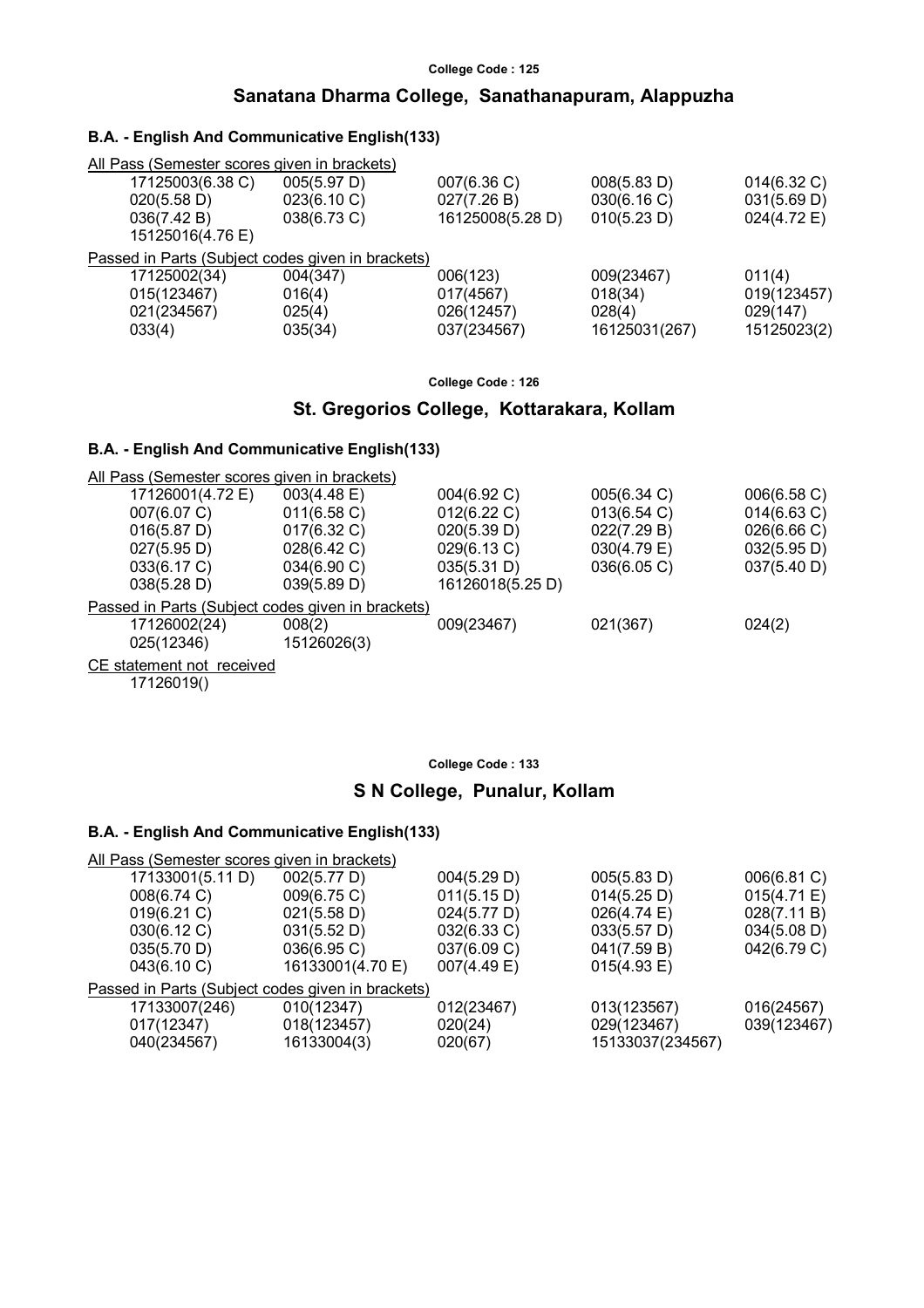# **St Johns College, Anchal, Kollam**

### **B.A. - English And Communicative English(133)**

| CE statement not received |       |       |            |       |
|---------------------------|-------|-------|------------|-------|
| 17138001()                | 002() | 003() | 004()      | 005() |
| 006()                     | 007() | 008() | 009()      | 010() |
| 011()                     | 012() | 013() | 014()      | 015() |
| 016()                     | 017() | 018() | 019()      | 020() |
| 021()                     | 022() | 023() | 024()      | 025() |
| 026()                     | 027() | 028() | 029()      | 030() |
| 031()                     | 032() | 033() | 034()      | 035() |
| 16138007()                | 014() | 034() | 15138019() |       |

**College Code : 139**

### **St Josephs College For Women, , Alappuzha**

### **B.A. - English And Communicative English(133)**

All Pass (Semester scores given in brackets)

| 17139001(5.86 D)                                  | 002(6.57 C)  | 004(5.38 D)      | 005(5.60 D) | 006(5.20 D)           |
|---------------------------------------------------|--------------|------------------|-------------|-----------------------|
| 007(5.71 D)                                       | 008(6.64 C)  | 009(6.22 C)      | 012(5.74 D) | 016(6.72 C)           |
| 019(5.93 D)                                       | 020(5.54 D)  | 021(5.36 D)      | 024(5.66 D) | 025(5.95 D)           |
| 027(5.19 D)                                       | 028(6.59 C)  | 029(5.89 D)      | 031(7.62 B) | 032(5.83 D)           |
| 033(6.67 C)                                       | 034(5.83 D)  | 036(5.42 D)      | 037(5.58 D) | 038(4.86 E)           |
| 039(6.30 C)                                       | 040(4.41 E)  | 041(4.80 E)      | 043(5.84 D) | 044(5.90 D)           |
| 045(5.48 D)                                       | 046(7.86 B)  | 047(7.32 B)      | 048(7.11 B) | 050(6.67 C)           |
| 051(6.26)                                         | 052(5.81 D)  | 16139024(4.57 E) | 029(4.80 E) | $030(4.22 \text{ E})$ |
| 033(5.37 D)                                       | 048(5.55 D)  | 15139013(4.68 E) | 033(4.97 E) | 040(5.71 D)           |
| 14139027(5.49 D)                                  |              |                  |             |                       |
| Passed in Parts (Subject codes given in brackets) |              |                  |             |                       |
| 17139011(134567)                                  | 014(46)      | 015(346)         | 018(123456) | 026(134567)           |
| 049(234567)                                       | 16139040(25) |                  |             |                       |
|                                                   |              |                  |             |                       |

**College Code : 153**

### **KNM College of Arts & Science, Kanjiramkulam, Thiruvananthapuram**

| All Pass (Semester scores given in brackets)      |                  |                       |             |             |
|---------------------------------------------------|------------------|-----------------------|-------------|-------------|
| 17153003(4.96 E)                                  | 008(5.00 D)      | $012(4.66 \text{ E})$ | 016(4.72 E) | 017(5.35 D) |
| 021(6.40 C)                                       | 024(6.08 C)      | 025(5.27 D)           | 027(6.91 C) | 028(5.68 D) |
| 031(6.25)                                         | 16153003(4.71 E) | 004(4.96 E)           | 006(5.33 D) | 008(4.87 E) |
| 013(5.09 D)                                       |                  |                       |             |             |
| Passed in Parts (Subject codes given in brackets) |                  |                       |             |             |
| 17153001(7)                                       | 002(17)          | 004(7)                | 005(14567)  | 006(14567)  |
| 007(7)                                            | 009(123467)      | 011(14567)            | 013(24567)  | 015(123467) |
| 018(124567)                                       | 019(14567)       | 020(147)              | 022(14567)  | 023(1467)   |
| 030(14567)                                        | 16153005(123)    | 022(167)              |             |             |
|                                                   |                  |                       |             |             |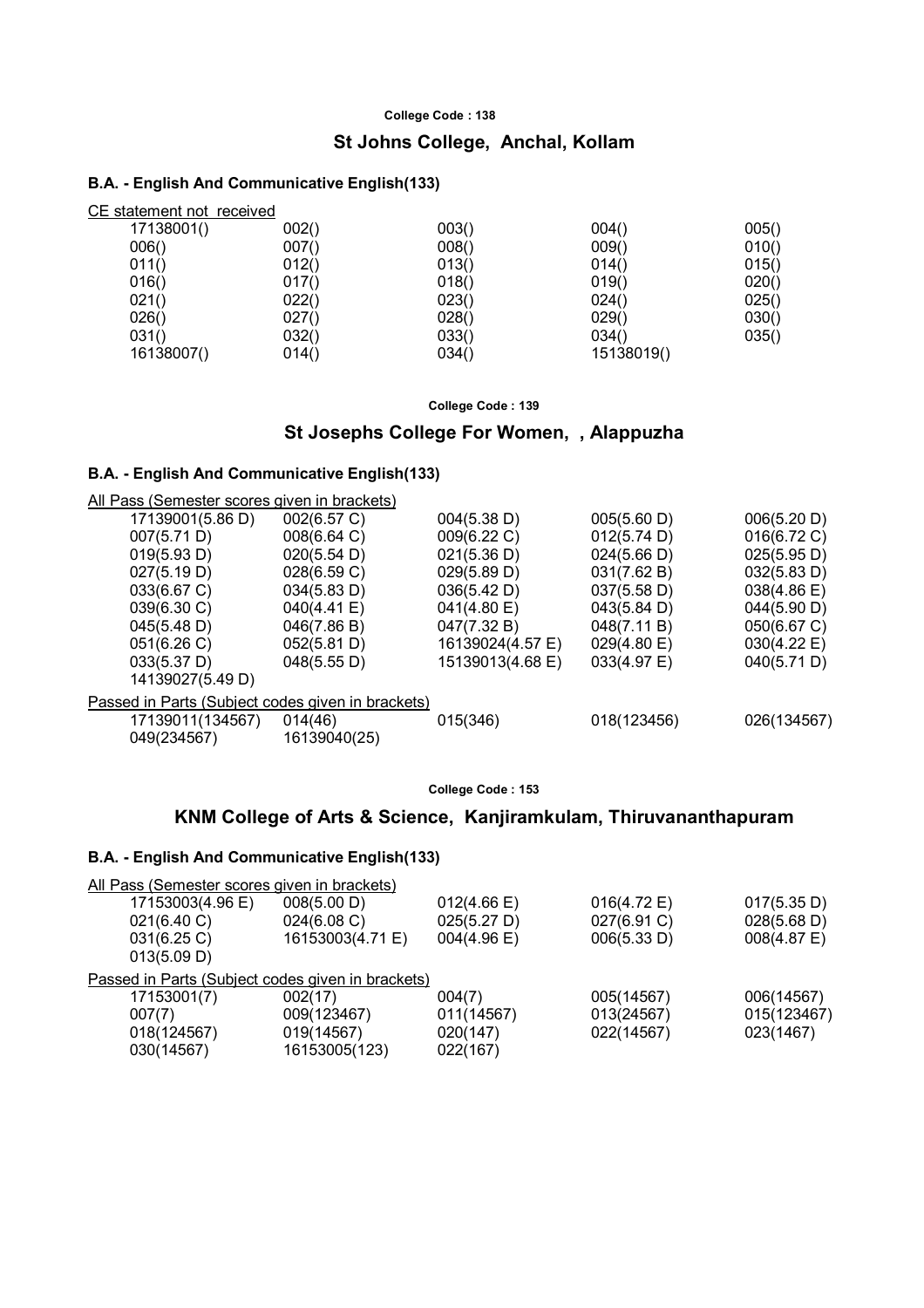### **KICMA College of Arts & Science, Neyyar Dam, Thiruvananthapuram**

### **B.A. - English And Communicative English(133)**

| All Pass (Semester scores given in brackets)      |                       |             |                       |                  |
|---------------------------------------------------|-----------------------|-------------|-----------------------|------------------|
| 17154001(5.19 D)                                  | 002(6.20 C)           | 003(5.12 D) | 004(6.49 C)           | 012(5.98 D)      |
| 016(5.96 D)                                       | $021(4.99)$ E)        | 026(6.92 C) | $027(4.96 \text{ E})$ | 031(7.01 B)      |
| 033(7.02 B)                                       | $034(4.79 \text{ E})$ | 035(6.60 C) | 16154014(4.92 E)      | 15154005(4.10 E) |
| Passed in Parts (Subject codes given in brackets) |                       |             |                       |                  |
| 17154005(36)                                      | 006(134567)           | 008(134567) | 011(367)              | 015(46)          |
| 018(134567)                                       | 020(134567)           | 023(234567) | 025(234567)           | 028(3457)        |
| 032(6)                                            | 16154015(24)          | 018(4)      | 15154008(67)          |                  |
|                                                   |                       |             |                       |                  |

**College Code : 159**

#### **Christ College, Vizhinjam, Thiruvananthapuram**

### **B.A. - English And Communicative English(133)**

| All Pass (Semester scores given in brackets) |                                                   |             |                  |                  |
|----------------------------------------------|---------------------------------------------------|-------------|------------------|------------------|
| 17159001(6.77 C)                             | 002(6.52 C)                                       | 003(5.98 D) | 004(6.20 C)      | 005(5.49 D)      |
| 006(6.77 C)                                  | 008(4.51 E)                                       | 009(5.91 D) | 010(6.20 C)      | 013(5.88 D)      |
| 015(6.17 C)                                  | 016(5.46 D)                                       | 017(5.69 D) | 021(5.99 D)      | 022(5.18 D)      |
| $023(6.60 \, \text{C})$                      | 024(7.71 B)                                       | 025(6.95 C) | 026(7.16 B)      | 027(6.57 C)      |
| 028(5.69 D)                                  | 031(5.80 D)                                       | 032(7.22 B) | 16159001(5.48 D) | 15159008(5.19 D) |
|                                              | Passed in Parts (Subject codes given in brackets) |             |                  |                  |
| 17159007(34567)                              | 011(134567)                                       | 012(134567) | 014(34567)       | 020(134567)      |
| 16159012(357)                                |                                                   |             |                  |                  |

**College Code : 800**

### **A.J College of Science and Technology, Thonnakkal, Thiruvananthapuram**

#### **B.A. - English And Communicative English(133)**

| All Pass (Semester scores given in brackets) |                  |                |                  |                       |
|----------------------------------------------|------------------|----------------|------------------|-----------------------|
| 17800002(6.63 C)                             | 003(5.34 D)      | 004(5.09 D)    | 005(5.39 D)      | $006(4.98 \text{ E})$ |
| 007(5.34 D)                                  | 008(5.12 D)      | 009(7.16 B)    | 010(5.12 D)      | 014(6.18 C)           |
| 016(5.41 D)                                  | 017(5.89 D)      | $018(4.88)$ E) | 021(5.57 D)      | 023(6.96)             |
| 024(7.25 B)                                  | 025(5.89 D)      | 026(5.68 D)    | 027(7.43 B)      | 030(5.44 D)           |
| 031(5.48 D)                                  | 16800001(5.41 D) | $014(6.71)$ C) | 15800026(4.66 E) | 029(5.23 D)           |
|                                              |                  |                |                  |                       |

Passed in Parts (Subject codes given in brackets)

17800022(26)

#### **College Code : 801**

# **C.H.M.M College of Advanced Studies, Chavarkode, Thiruvananthapuram**

| All Pass (Semester scores given in brackets) |                                                   |                |                |                  |  |
|----------------------------------------------|---------------------------------------------------|----------------|----------------|------------------|--|
| 17801001(6.22 C)                             | 002(5.81 D)                                       | 003(4.94 E)    | 004(5.00 D)    | 005(6.89 C)      |  |
| 006(5.56 D)                                  | 007(6.73 C)                                       | 008(6.42 C)    | 009(5.61 D)    | 010(6.06 C)      |  |
| 013(5.20 D)                                  | 016(5.75 D)                                       | 017(5.30 D)    | 021(7.72 B)    | 022(6.60 C)      |  |
| 023(6.36)                                    | 024(6.10 C)                                       | $025(6.38)$ C) | 026(5.79 D)    | 029(4.83 E)      |  |
| $030(6.91)$ C)                               | 031(5.77 D)                                       | 034(5.27 D)    | 035(5.34 D)    | 16801008(4.92 E) |  |
| 022(6.18)                                    | 032(6.26)                                         |                |                |                  |  |
|                                              | Passed in Parts (Subject codes given in brackets) |                |                |                  |  |
| 17801011(3467)                               | 012(1256)                                         | 014(234567)    | 015(234567)    | 018(23467)       |  |
| 019(234567)                                  | 020(34567)                                        | 027(2345)      | 028(347)       | 032(2)           |  |
| 033(347)                                     | 036(267)                                          | 037(24567)     | 16801005(4567) | 012(47)          |  |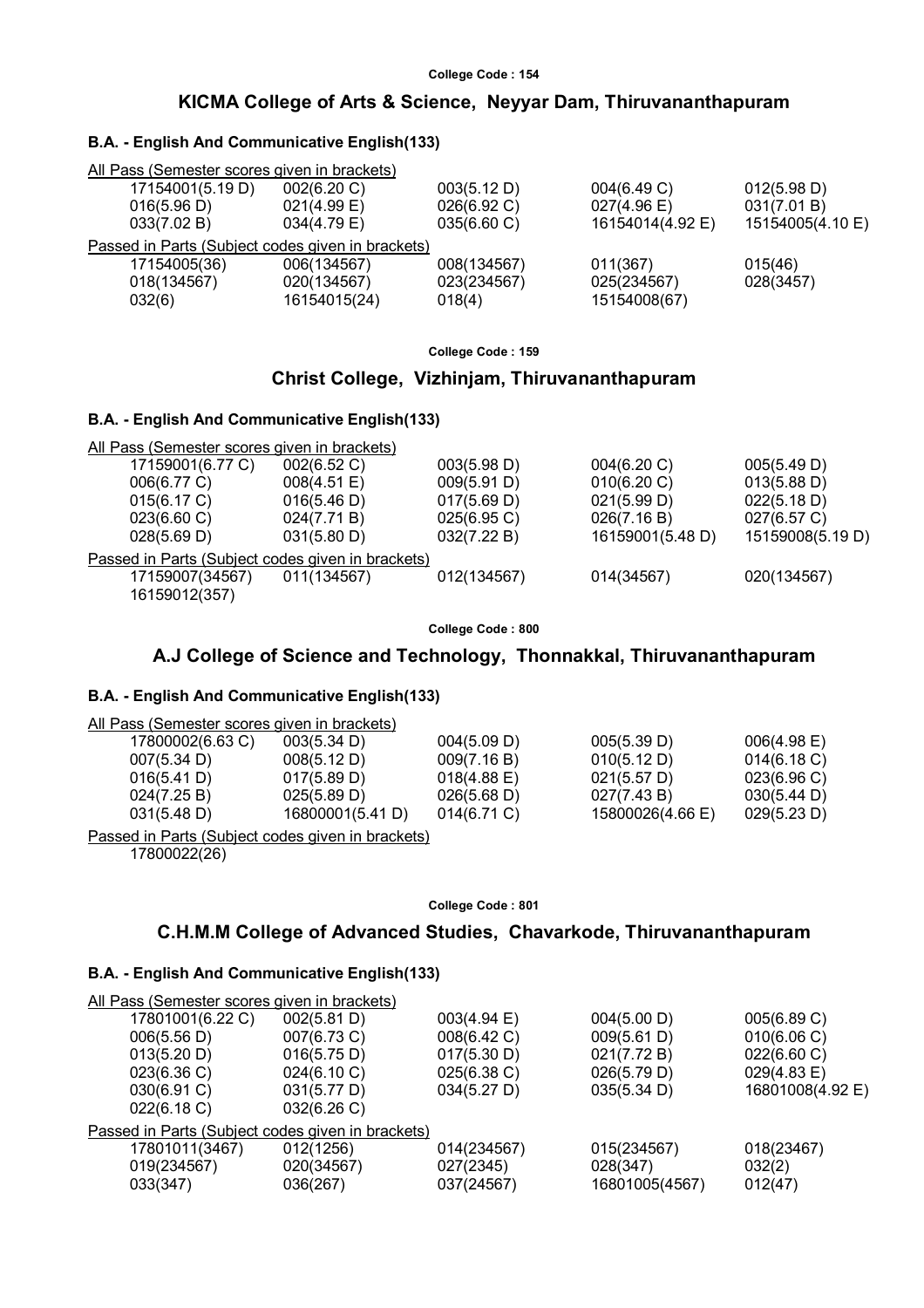# **College Code : 802 College of Applied Sciences, Adoor, Pathanamthitta**

### **B.A. - English And Communicative English(133)**

| All Pass (Semester scores given in brackets)      |                |             |                  |                |
|---------------------------------------------------|----------------|-------------|------------------|----------------|
| 17802002(7.14 B)                                  | 003(5.61 D)    | 009(7.07 B) | 010(5.03 D)      | 011(5.36 D)    |
| 012(5.00 D)                                       | 014(5.61 D)    | 015(6.18 C) | 016(6.60 C)      | 017(6.27 C)    |
| 018(5.33 D)                                       | 020(7.06 B)    | 021(5.17 D) | 022(5.58 D)      | 024(5.46 D)    |
| 026(5.72 D)                                       | 027(6.16)      | 028(7.36 B) | 031(5.72 D)      | 032(6.34 C)    |
| 033(5.74 D)                                       | $034(6.11)$ C) | 036(6.11 C) | 16802011(5.23 D) | $028(4.67)$ E) |
| Passed in Parts (Subject codes given in brackets) |                |             |                  |                |
| 17802006(3467)                                    | 007(34567)     | 019(1)      | 023(234567)      | 025(14)        |
| 16802009(1)                                       |                |             |                  |                |
|                                                   |                |             |                  |                |

### **College Code : 804**

# **Emmanuel College, Vazhichal, Thiruvananthapuram**

### **B.A. - English And Communicative English(133)**

| All Pass (Semester scores given in brackets)      |                |                  |                  |             |
|---------------------------------------------------|----------------|------------------|------------------|-------------|
| 17804001(6.00 C)                                  | 002(5.13 D)    | 003(7.32 B)      | 005(5.59 D)      | 006(6.36)   |
| 009(7.05 B)                                       | $011(6.34)$ C) | 012(6.49 C)      | 015(6.87 C)      | 023(5.45 D) |
| 024(7.15 B)                                       | 028(7.20 B)    | 030(4.91 E)      | 031(6.50 C)      | 032(7.06 B) |
| 034(6.06 C)                                       | 035(5.14 D)    | 038(6.38 C)      | 039(6.70 C)      | 040(7.18 B) |
| 16804002(4.67 E)                                  | 017(5.41 D)    | 023(4.71 E)      | 027(4.37 E)      | 029(5.53 D) |
| $030(4.62 \text{ E})$                             | 033(5.09 D)    | 15804028(4.55 E) | 14804002(5.37 D) |             |
| Passed in Parts (Subject codes given in brackets) |                |                  |                  |             |
| 17804007(126)                                     | 008(124567)    | 010(146)         | 013(1246)        | 014(256)    |
| 017(134567)                                       | 019(2347)      | 021(123467)      | 022(2467)        | 025(124567) |
| 026(24567)                                        | 029(24)        | 033(124567)      | 036(246)         | 037(2467)   |
| 16804005(16)                                      | 014(14)        | 016(6)           | 019(6)           | 020(3)      |
| 025(3)                                            | 15804003(1)    |                  |                  |             |

**College Code : 805**

# **K.V.V.S College of Science and Technology, Adoor, Pathanamthitta**

|                |                  | All Pass (Semester scores given in brackets)      |             |              |             |
|----------------|------------------|---------------------------------------------------|-------------|--------------|-------------|
|                | 17805001(5.86 D) | 005(6.36 C)                                       | 013(5.41 D) | 015(5.71 D)  | 016(6.09 C) |
| $019(6.30)$ C) |                  | 020(6.19 C)                                       | 021(5.39 D) |              |             |
|                |                  | Passed in Parts (Subject codes given in brackets) |             |              |             |
|                | 17805006(3467)   | 007(3467)                                         | 008(1)      | 009(267)     | 010(234567) |
| 012(123467)    |                  | 014(1267)                                         | 017(1267)   | 022(2367)    | 025(3567)   |
| 028(134567)    |                  | 029(6)                                            | 030(367)    | 16805012(36) |             |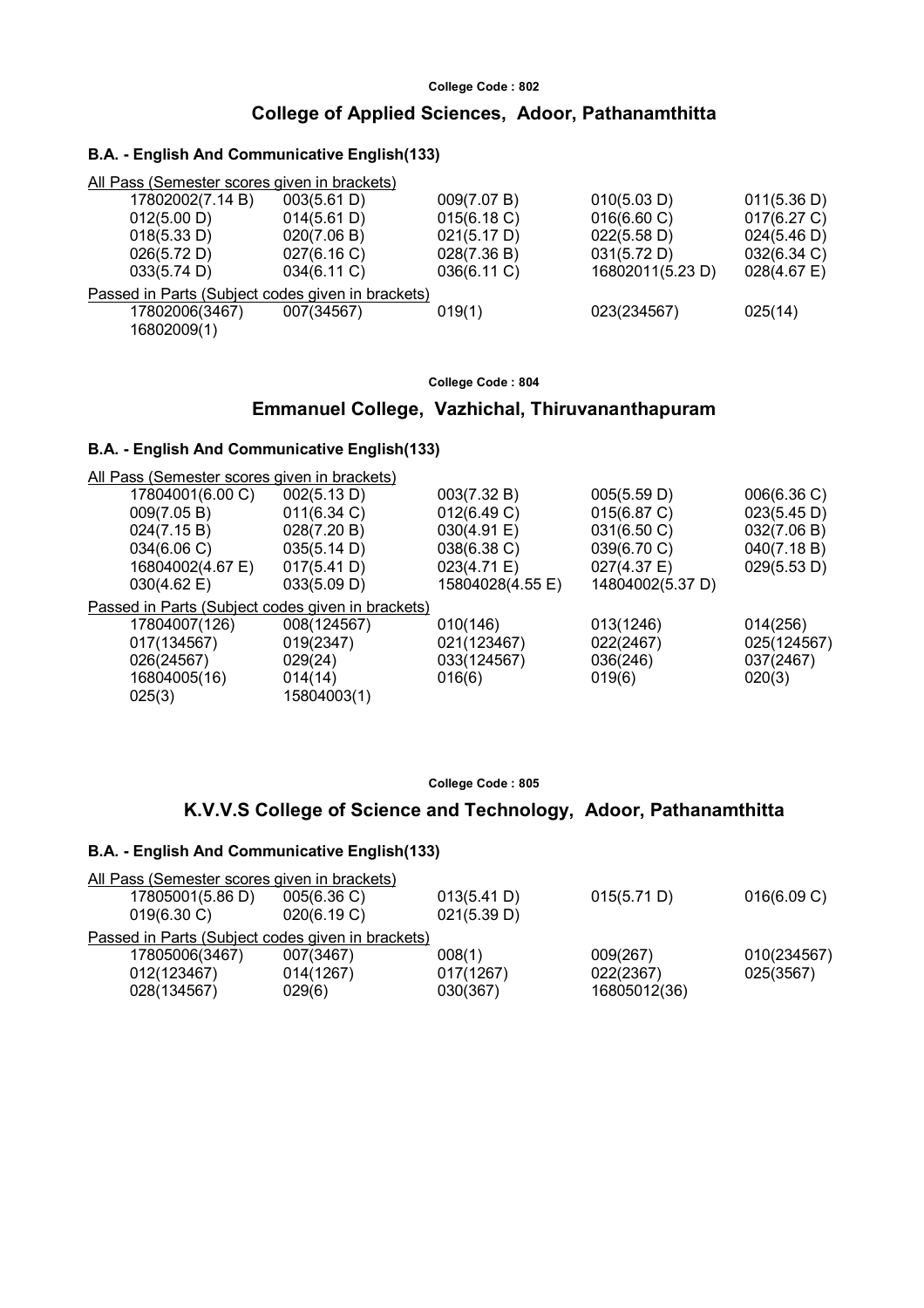### **National College, Ambalathara, Thiruvananthapuram**

### **B.A. - English And Communicative English(133)**

| All Pass (Semester scores given in brackets)      |             |             |                  |             |
|---------------------------------------------------|-------------|-------------|------------------|-------------|
| 17807001(4.41 E)                                  | 004(5.95 D) | 005(6.18 C) | 006(6.25 C)      | 007(6.06 C) |
| 008(5.36 D)                                       | 010(5.06 D) | 013(6.44 C) | 015(6.49 C)      | 016(7.40 B) |
| 018(5.98 D)                                       | 019(5.36 D) | 020(6.49 C) | 022(6.90 C)      | 023(5.63 D) |
| 024(5.14 D)                                       | 025(4.91 E) | 029(4.81 E) | 16807004(5.41 D) | 005(5.58 D) |
| $009(4.98 \text{ E})$                             | 020(5.29 D) | 022(5.32 D) | 024(4.35 E)      | 030(5.96 D) |
| 15807005(5.14 D)                                  | 007(4.80 E) | 008(5.28 D) | 009(4.46 E)      | 012(4.91 E) |
| 027(5.60 D)                                       |             |             |                  |             |
| Passed in Parts (Subject codes given in brackets) |             |             |                  |             |
| 17807002(12345)                                   | 003(234567) | 009(123467) | 011(567)         | 012(34567)  |
| 014(34567)                                        | 017(13456)  | 028(123457) | 030(3456)        | 031(1347)   |
| 16807013(6)                                       | 017(346)    | 021(256)    | 027(467)         |             |
|                                                   |             |             |                  |             |

**College Code : 812**

# **Naipunya School of Management, Cherthala, Alappuzha**

### **B.A. - English And Communicative English(133)**

| All Pass (Semester scores given in brackets)      |             |             |             |             |
|---------------------------------------------------|-------------|-------------|-------------|-------------|
| 17812002(5.89 D)                                  | 003(6.19 C) | 004(5.46 D) | 006(4.69 E) | 007(6.20 C) |
| 011(6.83 C)                                       | 012(5.14 D) | 013(5.53 D) | 015(6.08 C) | 017(6.53 C) |
| 018(5.81 D)                                       | 020(6.09 C) | 021(5.16 D) | 025(7.08 B) | 026(6.03 C) |
| $030(4.94 \text{ E})$                             | 032(5.63 D) | 034(5.02 D) | 036(5.47 D) | 038(6.53 C) |
| 039(6.87 C)                                       | 040(5.32 D) | 041(5.51 D) | 043(4.47 E) |             |
| Passed in Parts (Subject codes given in brackets) |             |             |             |             |
| 17812001(234567)                                  | 005(123456) | 008(123456) | 009(234567) | 010(4)      |
| 014(2347)                                         | 016(2346)   | 019(347)    | 022(34567)  | 023(234567) |
| 024(347)                                          | 027(3467)   | 029(34567)  | 031(134567) | 033(3456)   |
| 035(134567)                                       | 037(346)    | 042(146)    | 16812035(1) | 039(1)      |
| 040(6)                                            | 042(4)      |             |             |             |
|                                                   |             |             |             |             |

 **College Code : 822**

# **Sree Narayana Guru Memorial Arts & Science College, Thuravoor, Alappuzha**

| All Pass (Semester scores given in brackets)      |               |                |        |          |
|---------------------------------------------------|---------------|----------------|--------|----------|
| 17822003(6.39 C) 14822002(4.67 E)                 |               | $014(4.30)$ E) |        |          |
| Passed in Parts (Subject codes given in brackets) |               |                |        |          |
| 17822002(134567)                                  | 004(347)      | 005(347)       | 007(4) | 008(347) |
| 009(4)                                            | 16822002(356) |                |        |          |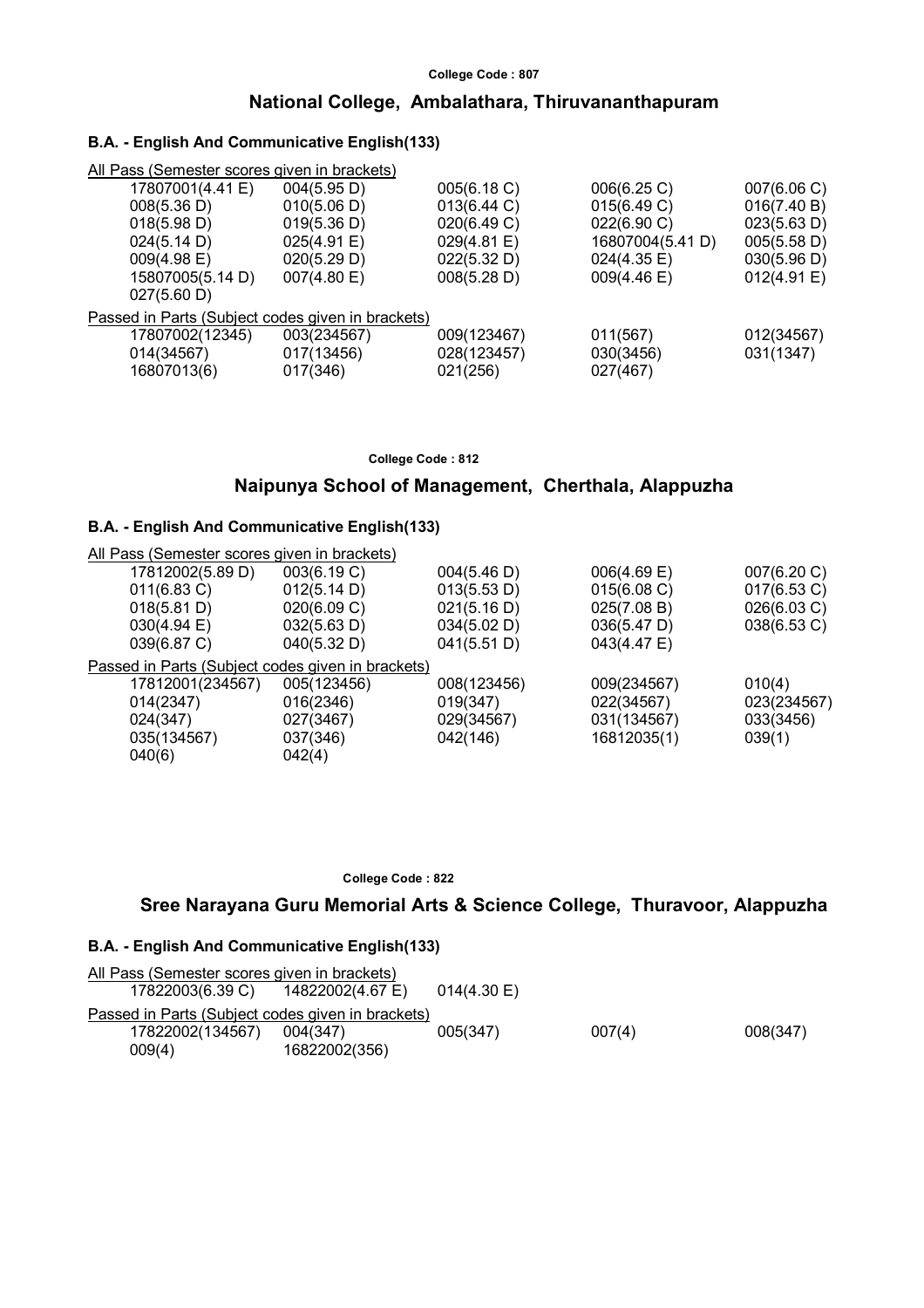# **SDV College of Arts & Applied Science, Alappuzha, Alappuzha**

#### **B.A. - English And Communicative English(133)**

| All Pass (Semester scores given in brackets)      |             |                  |             |
|---------------------------------------------------|-------------|------------------|-------------|
| 17892005(4.95 E)<br>$007(4.57)$ E)                | 008(6.30 C) | 009(5.42 D)      | 011(5.97 D) |
| 016(5.39 D)                                       | 021(4.65 E) | 16892003(4.51 E) | 015(4.18 E) |
|                                                   |             |                  |             |
| 17892002(123467)<br>004(123467)                   | 006(347)    | 013(34567)       | 014(4)      |
| 018(3457)                                         | 019(134567) | 023(34567)       | 024(4567)   |
| 025(134567)<br>026(47)                            | 027(134567) | 028(47)          | 029(4567)   |
| Passed in Parts (Subject codes given in brackets) |             |                  |             |

**College Code : 893**

# **Muslim Association College of Arts and Science, Panavoor, Thiruvananthapuram**

### **B.A. - English And Communicative English(133)**

| All Pass (Semester scores given in brackets) |                       |                                                   |                       |
|----------------------------------------------|-----------------------|---------------------------------------------------|-----------------------|
| 002(5.95 D)                                  | 003(6.04 C)           | 004(6.98 C)                                       | 005(5.95 D)           |
| 009(6.60 C)                                  | 010(6.19 C)           | 011(6.39 C)                                       | 013(5.29 D)           |
| 016(5.37 D)                                  | 017(5.34 D)           | 019(5.52 D)                                       | 020(5.57 D)           |
| 022(5.66 D)                                  | 023(6.51 C)           | 024(6.28)                                         | 025(5.28 D)           |
| 028(5.90 D)                                  | 030(5.61 D)           | 031(5.83 D)                                       | 035(6.73 C)           |
| 013(5.61 D)                                  | 014(4.67 E)           | 021(5.65 D)                                       | $023(4.46 \text{ E})$ |
| 018(5.05 D)                                  | $031(4.64 \text{ E})$ |                                                   |                       |
|                                              |                       |                                                   |                       |
| 018(46)                                      | 026(236)              | 032(123467)                                       | 033(123467)           |
| 030(3)                                       | 14893009(2)           | 017(5)                                            |                       |
|                                              |                       | Passed in Parts (Subject codes given in brackets) |                       |

**College Code : 984**

### **UIT, Kallara ,Vamanapuram, Thiruvananthapuram**

| All Pass (Semester scores given in brackets)      |             |             |             |                |
|---------------------------------------------------|-------------|-------------|-------------|----------------|
| 17984002(6.16 C)                                  | 003(5.86 D) | 004(5.90 D) | 006(5.87 D) | $007(6.88)$ C) |
| Passed in Parts (Subject codes given in brackets) |             |             |             |                |
| 17984001(12567)                                   | 005(1237)   |             |             |                |